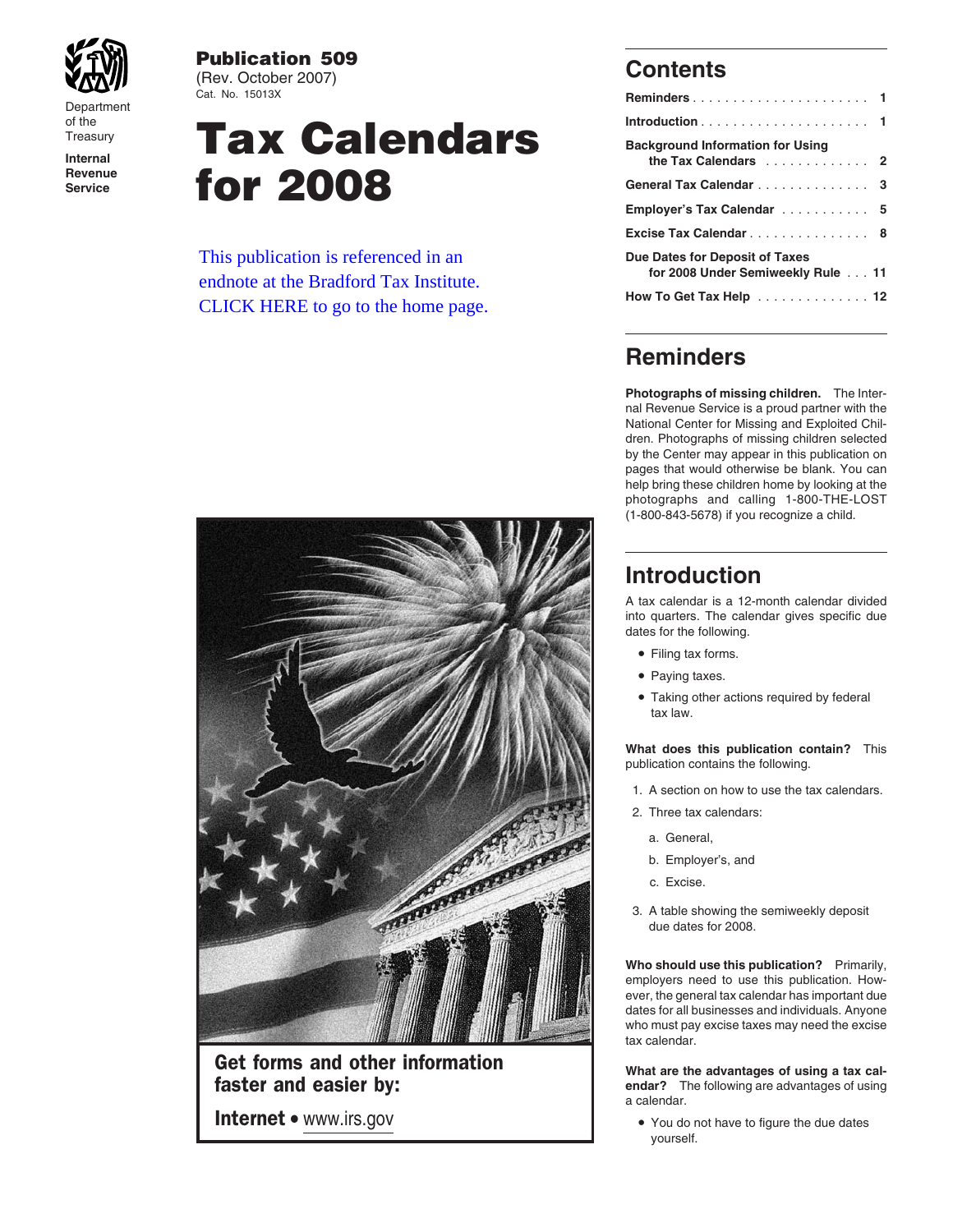- 
- 
- 

**Which calendar(s) should I use?** To decide addresses listed above. *EFTPS.* You may have to deposit taxes us-<br>which calendar(s) to use, first look at the general *Ordenting forms* and multications within ing EFTPS. Yo which calendar(s) to use, first look at the general<br>tax calendar and highlight the dates that apply to<br>you. If you are an employer, also use the Em-<br>ployer's Tax Calendar. If you must pay excise<br>ployer's Tax Calendar. If y

**What is not in these calendars?** The calen- **Background** begin depositing using EFTPS in 2009. Once dars do not cover the employment or excise tax **Background** vou meet the \$200,000 threshold, you must condars do not cover the employment or excise tax **Background** you **verture** you meet the \$200,000 threshold, you must con-<br>deposit rules. You can find the deposit rules for **Information for Ileina** tinue to make deposits usi deposit rules. You can find the deposit rules for **Information for Using** tinue to employment taxes in Publication 15 (Circular E).<br>The deposit rules for excise taxes are in Publica- **the Tax Calendars** If y The deposit rules for excise taxes are in Publica- **the Tax Calendars the the the secult of the to the trail to do so**, you must use EFTPS but fail to do so, you must use EFTPS but fail to do so, you tion 510, Excise Taxes for 2008, and in the may be subject to a 10% penalty.<br>instructions for Form 720, Quarterly Federal Ex-<br>rhe following brief explanations may be helpful by the may are not required to use EFTPS beinstructions for Form 720, Quarterly Federal Ex-<br>cise Tax Return. In addition, the calendars do<br>not cover filing forms and other requirements for<br>**IRS** e-services make taxes easier. Now then you may voluntarily make your d

- 
- 
- 
- 
- 
- 

**What other publications and tax forms will l** other information returns. Visit www.irs. accompanied by a federal tax deposit (FTD) need? Table 1 lists other publications you may gov/efile for more information.  $\frac{1}{2}$  c need to order. Each calendar lists the forms you • You can pay taxes online or by phone EFTPS. The coupons have spaces for indicating<br>may need. The first spaces for indicating the time of tax you are denositing. You must u

**Comments and suggestions.** We welcome and paying taxes easier. your comments about this publication and your

• You can file or pay timely and avoid penal-<br>We respond to many letters by telephone. deposit rules, see Publication 510 or the instructies. Therefore, it would be helpful if you would in- tions for Form 720.

• You do not have to adjust the due dates Please put "Publications Comment" on the sub- at least 2 days before the due date. However, for special banking rules if you use the ject line.

Employer's Tax Calendar or Excise Tax **Tax questions.** If you have a tax question, quired to deposit the tax more than once a<br>Calendar. visit www.irs.gov or call 1-800-829-4933. We month must be received by the due date to

the following. **IRS e-services make taxes easier.** Now then you may voluntarily make your deposits<br>more than ever before, businesses can enjoy using EFTPS. If you are using EFTPS volunta-■ Estate taxes. The benefits of filing and paying their federal rily, you will not be subject to the 10% penalty if and paying their federal rily, you will not be subject to the 10% penalty if and paying their federal ril • Gift taxes. taxes electronically. Whether you rely on a tax you make a deposit using a paper coupon.<br>The task of the state of the state of the state of the state of the state of the state of the state of the state of the

- 1120S, and 1065, Form 940 and 941 em-
- 

Use these electronic options to make filing two coupons. You can get the coupons of coupons you need to coupons<br>Not calling 1-800-829-4933.

suggestions for future editions. **Tax deposits.** Some taxes can be paid with **Saturday, Sunday, or legal holiday.** Gener-<br>Suggestions for future editions. The return on which they are reported. However, ally, if a due date You can write to us at the following address:<br>in many cases, you have to deposit the tax purposes falls on a Saturday, Sunday, or legal<br>Internal Revenue Service betore the due date for filing the return. Tax holiday, it is Internal Revenue Service **before the due date for filing the return**. Tax holiday, it is delayed until the next day that is not before the due date for filing the return. Tax holiday, it is delayed until the next day that Business Forms and Publications Branch deposits are figured for periods of time that are a Saturday, Sunday, or legal holiday. These<br>SE:W:CAR:MP:T:B<br>SE:W:CAR:MP:T:B SE:W:CAR:MP:T:B<br>1111 Constitution Ave. NW, IR-6526 eturn. See Publication 15 (Circular E) for the Sundays, and federal legal holidays, But you

• You do not have to adjust the due dates clude your daytime phone number, including the Deposits must be made at an authorized area code, in your correspondence.<br>
for Saturdays, Sundays, and legal holi-<br>
You can email us deposits of \$20,000 or more by a person re-

than one calendar. The calendar calendar control of the calendar calendar. Make electronic deposits in 2007. If you first meet the \$200,000 threshold in 2007, you must

professional or handle your own taxes, the IRS For information about EFTPS, visit www. • Trusts. offers you convenient programs to make taxes eftps.gov or see Publication 966, The Secure Way to Pay Your Federal Taxes.

• Certain types of corporations. • You can e-file your Form 1040, certain You can enroll in EFTPS online or you can business tax returns such as Forms 1120, call 1-800-555-4477 (business) or Providently and the Section of

ployment tax returns, Form 1099, and **Deposit coupons.** Each deposit must be other information returns. Visit *www.irs.* accompanied by a federal tax deposit (FTD) coupon, Form 8109, unless you are using y need.<br>See How To Get Tax Help near the end of each of about using this free service, see FFTPS a separate coupon for each type of tax. For See How To Get Tax Help near the end of about using this free service, see EFTPS, a separate coupon for each type of tax. For<br>example, if you are depositing both excise taxes<br>publications and forms.<br>and federal unemploymen and federal unemployment taxes, you must use<br>two coupons. You can get the coupons you need

1111 Constitution Ave. NW, IR-6526 return. See Publication 15 (Circular E) for the Sundays, and federal legal holidays. But you<br>Washington, DC 20224 employment tax deposit rules. For the excise tax must make any adjustment must make any adjustments for statewide legal holidays.



excise taxes is noted later under the **Excise Tax Calendar.** 

**Statewide holidays.** A statewide legal holiday delays a due date only if the IRS office where you are required to file is located in that

**Federal holidays.** Federal legal holidays for 2008 are listed below.

- $\bullet$  January 1  $\leftarrow$  New Year's Day
- January 21 Birthday of Martin Luther King, Jr.

### Table 1. **Useful Publications And Exception to this rule for certain**

| IF you are                      | THEN you may need                                                                                                                                                                                                                     |                |  |  |  |
|---------------------------------|---------------------------------------------------------------------------------------------------------------------------------------------------------------------------------------------------------------------------------------|----------------|--|--|--|
| An employer                     | • Publication 15, (Circular E), Employer's Tax Guide.<br>• Publication 15-A, Employer's Supplemental Tax Guide.<br>• Publication 15-B, Employer's Tax Guide to Fringe Benefits.<br>• Publication 926, Household Employer's Tax Guide. | day o<br>where |  |  |  |
| A farmer                        | • Publication 51, (Circular A), Agricultural Employer's Tax Guide.<br>· Publication 225, Farmer's Tax Guide.                                                                                                                          | state.         |  |  |  |
| An individual                   | $\bullet$ Publication 505, Tax Withholding and Estimated Tax.                                                                                                                                                                         | for 20         |  |  |  |
| Required to pay excise<br>taxes | • Publication 510, Excise Taxes for 2008.                                                                                                                                                                                             |                |  |  |  |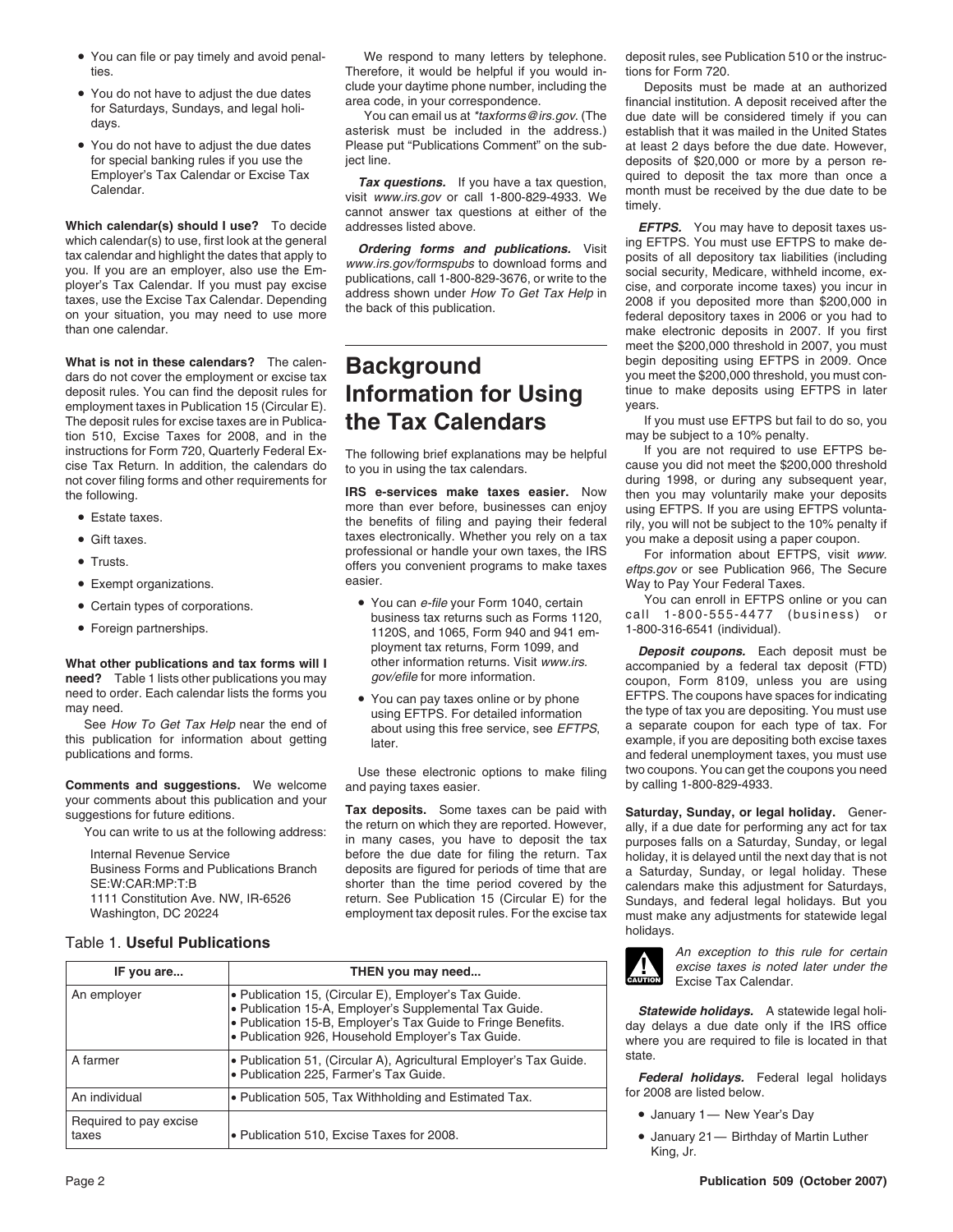- 
- 
- 
- 
- 
- 
- 
- 
- 

calendar.<br> **Extended due date for Forms 1098, 1099, and**<br> **Calendar Contribution Contribution Contribution Contribution 1098, 1099, and<br>
W-2 if filed electronically. If you file Forms <b>First Quarter Contribution Contribu** W-2 if filed electronically. If you file Forms First Quarter<br>
1098, 1099, or W-2 electronically, your due date<br>
for filing them with the IRS or the Social Security<br>
Administration (SSA) will be extended to March January, F

For 2008, the due date for giving the recipi- **January 10 For all and Secure 11 •** Original issue discount.

For information about filing Forms 1098, ceived \$20 or more in tips during December, • Medical and health care payments.<br>1099, or W-2G electronically, see Publication report them to your employer. You can use 1220, Specifications for Filing Forms 1098, Form 4070, Employee's Report of Tips to Em-<br>1099, 5498 and W-2G Electronically or Magneti- ployer. ployer. cally. For information about filing Form W-2 **• Cash payments over \$10,000**. See the inelectronically with the SSA, visit www.social-<br>
security.gov or call 1-800-772-6270.<br>
a naturally provided in a security.gov or call 1-800-772-6270. security.gov or call 1-800-772-6270.

you. In addition to civil penalties, criminal penal-<br>ties may be imposed for intentionally not paying<br>taxes, for intentionally filing a false return, or for **Farmers and fishermen**. Pay your esti- **February 11** taxes, for intentionally filing a false return, or for<br> **Farmers and fishermen.** Pay your esti-<br>
mated tax for 2007 using Form 1040-ES. You

filing/paying rule for tax returns and payments.<br>These private delivery services include only the penalty.<br>**February 15** 

- 
- 
- 



### **Publication 509 (October 2007)** Page 3

• April 16 — District of Columbia Emancipa-<br>
tion Day<br>
This tax calendar has the due dates for 2008<br>
This tax calendar has the due dates for 2008<br>
that most taxpayers will need. Employers and<br>
that most taxpayers will need • July 4- Independence Day persons who pay excise taxes also should use • September 1— Labor Day **Tax Calendar and the Excise** • Interest.<br>• September 1— Labor Day Tax Calendar.<br>• October 13— Columbus Day

• October 13— Columbus Day<br>• November 11— Veterans' Day **Fiscal-year taxpayers.** If you file your income • Rent. • November 11— Veterans' Day tax return for a fiscal year rather than the calen-<br>
• November 27— Thanksgiving Day dar year, you must change some of the dates in<br>
• December 25— Christmas Day under *Fiscal-Year Taxpavers* a under Fiscal-Year Taxpayers at the end of this change transactions.

ent these forms is January 31.<br>For information about filing Forms 1098, eeived \$20 or more in tips during December, a Medical and health

- **Individuals.** Make a payment of your esti-<br>mated tax for 2007 if you did not pay your **Penalties.** Whenever possible, you should<br>times take action before the listed due date. If you are<br>late, you may have to pay a penalty as well as<br>Form 1040-FS. This is the final installment what payments are covered, how late, you may have to pay a penalty as well as Form 1040-ES. This is the final installment what payments are covered, how much the pay-<br>interest on any overdue taxes.  $\frac{1}{100}$  atte for 2007 estimated tax. However, you d Be sure to follow all the tax laws that apply to not have to make this payment if you file your which form to use, when to file, and extensive to the IRS.
- not filing a required return.<br>
thave until April 15 to file your 2007 using Form 1040-ES. You<br>
thave until April 15 to file your 2007 income tax<br> **Use of private delivery services.** You can<br>
teturn (Form 1040). If you do n

- Service, DHL Next Day 10:30am, DHL **Individuals who must make estimated tax** Next Day 10:30am, DHL **Individuals who must make estimated tax** Next Day 12:00pm, DHL Next Day **payments.** If you did not pay your last new Form W-4 by this date to continue your<br>3:00pm, and DHL 2nd Day Service. **installment of estimated tax by January 15**, exemption for another year. 3:00pm, and DHL 2nd Day Service. installment of estimated tax by January 15,<br>you may choose (but are not required) to file • Federal Express (FedEx): FedEx Priority wou may choose (but are not required) to file<br>
Overnight, FedEx Standard Overnight, by January 31. Filing your return and paying<br>
FedEx 2 Day, FedEx International Priority, any tax
- Worldwide Express Plus, and UPS World-<br>with express and transmit statements to recipients of certain payments of the forms for each type of payment. See the you made during 2007. You can use the ap-The private delivery service can tell you how mation return. Form 1099 can be issued to get written proof of the mailing date.
	-
- February 18— Washington's Birthday  **Compensation for workers who are not Compensation for workers who are not Compensation for workers who are not Angli 16— District of Columbia Emancina. General Tax Cale** 
	-
	-
	-
	-
	-
	-
	-
	-
	-
	-
	-
	-
	-
	-
	-

date for 2007 estimated tax. However, you do ment must be before a statement is required, not have to make this payment if you file your which form to use, when to file, and extensions

following. **Individuals.** If you claimed exemption from **January 31 individuals.** If you claimed exemption from<br>• DHL Express (DHL): DHL Same Day **income tax withholding last year on the Form**<br>Service. DHL Next Day 10:30

2nd Day Air, UPS 2nd Day Air A.M., UPS **All businesses.** Give annual information for different types of payments. Use a sepa-<br>Worldwide Express Plus, and UPS World-<br>statements to recipients of certain payments and Form 109 propriate version of Form 1099 or other infor- 2007 General Instructions for Forms 1099, electronically with the consent of the recipient. what payments are covered, how much the The U.S. Postal Service advises that Payments that may be covered include the payment must be before a return is required,<br>
private delivery services cannot deliver following.<br>
items to P.O. boxes. You must use the Cash pa

U.S. Postal Service to mail any item to an IRS life) purchased from anyone engaged in If you file Forms 1098, 1099, or W-2G elec-P.O. box address. The trade or business of catching fish. tronically (not by magnetic media), your due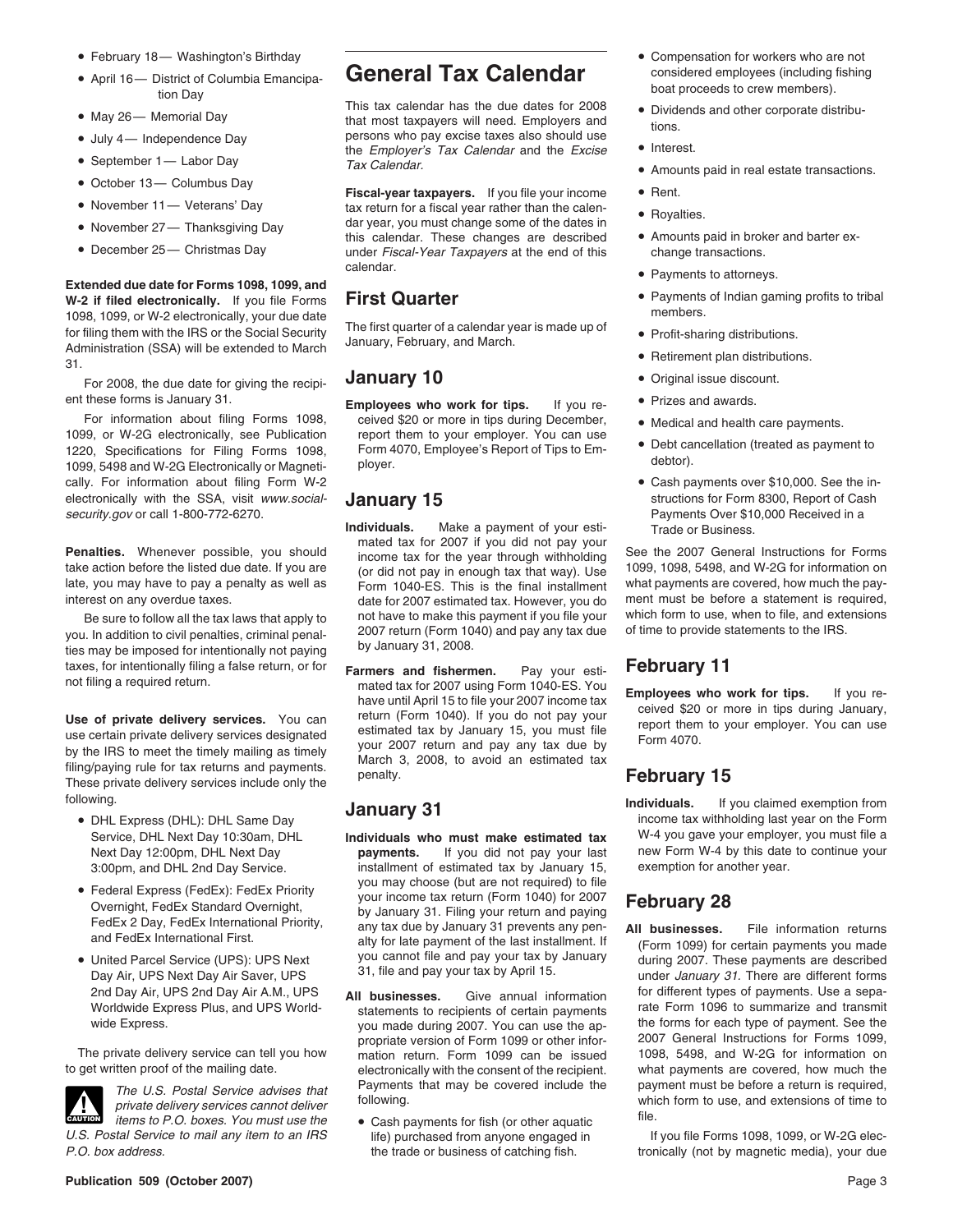date for filing them with the IRS will be ex- **Second Quarter <b>June 10** tended to March 31. The due date for giving

due. However, you have until April 15 to file if

- Corporations. File a 2007 calendar year inverting the Internet. Then, file Form 1040,<br>
pay any tax return (Form 1120 or 1120-A) and<br>
Form 1120 or 1120-A) and<br>
Form 7004, Application for Automatic<br>
Form 7004, Application fo
- Share of Income, Deductions, Credits, etc., or for your household employees.<br>
a substitute Schedule K-1. If you want an formation, see Publication 926.
- **Solution Solution Section Section** File Form 2553, the first installment of your 2008 estimated<br>Election by a Small Business Corporation, to tax. Use Form 1040-ES. For more informa-<br>choose to be treated as an Socrporation
- stitute Schedule K-1. This due date is effec-<br>tute Schedule K-1, file Form 1005. Then, file Form 1005. Then, file Form 1005. By October 15. tive for the first March 17 following the close of

Electronic filing of Forms 1098, 1099, and<br>W-2G File Forms 1098, 1099 or W-2G Corporations Deposit the first installment

come tax return (Form 1040) and pay any tax **Employees who work for tips.** If you re- **June 16** you paid your 2007 estimated tax by January port them to your employer. You can use **Individuals.** If you are a U.S. citizen or resi-15, 2008. Form 4070. dent alien living and working (or on military

- Employees who work for tips. If you re-<br>ceived \$20 or more in tips during February, (Form 1040, 1040A, or 1040EZ) and pay any<br>report them to your employer. You can use tax due. If you want an automatic 6-month<br>report them Form 4070. extension of time to file the return, file Form However, if you are a participant in a com-<br>4868. Application for Automatic Extension of bat zone, you may be able to further extend 4868, Application for Automatic Extension of bat zone, you may be able to further extend<br>Time To File U.S. Individual Income Tax Re- the filing deadline. See Publication 3, Armed **March 17** Time To File U.S. Individual Income Tax Re- the filing deadline.<br>turn, or you can get an extension by phone or Forces' Tax Guide.
- **S corporations.** File a 2007 calendar year (FUTA) tax on Schedule H if you paid total worksheet, Form 1120-W, is available to help income tax return (Form 1120S) and pay any cash wages of \$1,000 or more in any calendar yo cash wages of \$1,000 or more in any calendar you estimate your tax for the year.<br>quarter of 2006 or 2007 to household employtax due. Provide each shareholder with a copy quarter of 2006 or 2007 to household employ-<br>of Schedule K-1 (Form 1120S). Shareholder's ees. Also, report any income tax you withheld of Schedule K-1 (Form 1120S), Shareholder's ees. Also, report any income tax you withheld **Third Quarter**
	- automatic 6-month extension of time to file the<br>return, file Form 7004 and deposit what you<br>estimate you owe.<br>in enough tax during the year that way), pay<br>in enough tax during the year that way), pay<br>July 10
- 2553 is filed late, S treatment will begin with<br>
calendar year 2009.<br>
calendar year 2009.<br> **Electing large partnerships.** Provide each partner with a copy of Schedule K-1 (Form 1065), Partner's **August 11**<br> **Electing large Example 15 Share of Income, Deductions, Credits, etc., or Share of Income, Deductions, Credits, etc., or Share Share Share Share Share Share Share Share Share Share Share Share Share Share Share Share Share Share Share Sh** partner with a copy of Schedule K-1 (Form a substitute Schedule K-1. If you want an **Employees who work for tips.** If you re-<br>1065-B) Partner's Share of Income (Loss) automatic 6-month extension of time to file the ceived 1065-B), Partner's Share of Income (Loss) automatic 6-month extension of time to file the ceived \$20 or more in tips during July, report<br>From an Flecting Large Partnership, or a sub- return and provide Schedule K-1 or a su From an Electing Large Partnership, or a sub-<br>stitute Schedule K-1. This due date is effec-<br>tute Schedule K-1. This due date is effec-<br>tute Schedule K-1. This due date is effec-<br>tute Schedule K-1. This due date is effec-
- the partnership's tax year. The due date of<br>
March 17 applies even if the partnership re-<br>
quests an extension of time to file the Form<br>
to file the Form<br>
to file the Form 1065-B by filing Form 7004.<br>
March 31<br>
March 31<br>
M
	- File Forms 1098, 1099, or W-2G **Corporations.** Deposit the first installment with the IRS. This due date applies only if you of estimated income tax for 2008. A work-<br>file electronically (not by magnetic media). Sheet. Form 1120-W, is available to help you estimated tax if you are not paying your i file electronically (not by magnetic media). sheet, Form 1120-W, is available to help you estimated tax if you are not paying your in-<br>Otherwise, see February 28. estimate your tax for the year. estimate your tax for the y

1099, or W-2G electronically, see Publication **Employees who work for tips.** If you re-1220, Specifications for Filing Forms 1098, ceived \$20 or more in tips during April, report **Corporations.** File a 2007 calendar year in-1099, 5498 and W-2G Electronically or Mag- them to your employer. You can use Form come tax return (Form 1120 or 1120-A) and netically. **Example 2010** 1070. **pay any tax, interest, and penalties due. This** pay any tax, interest, and penalties due. This

the recipient these forms remains January 31. The second quarter of a calendar year is made **Employees who work for tips.** If you reup of April, May, and June.<br> **ceived \$20 or more in tips during May, report**<br>
them to your employer. You can use Form them to your employer. You can use Form **March 3** 4070. **April 10 Farmers and fishermen.** File your 2007 in-

duty) outside the United States and Puerto Rico, file Form 1040 and pay any tax, interest,<br>and penalties due. Otherwise, see April 15. If<br>**Exakyone of the particle is and penalties due.** Otherwise, see April 15. If<br>you want additional time to file your return, file

- 
- 

a substitute Schedule K-1. If you want an formation, see Publication 926. The third quarter of a calendar year is made up<br>automatic 6-month extension of time to file the Latter late the state of the case of section and Sep

- Otherwise, see February 28.<br>
The due date for giving the recipient these to the year through withholding (or<br>
forms remains January 31.<br>
For information about filing Forms 1098,<br>
The due date for giving the recipient these
	-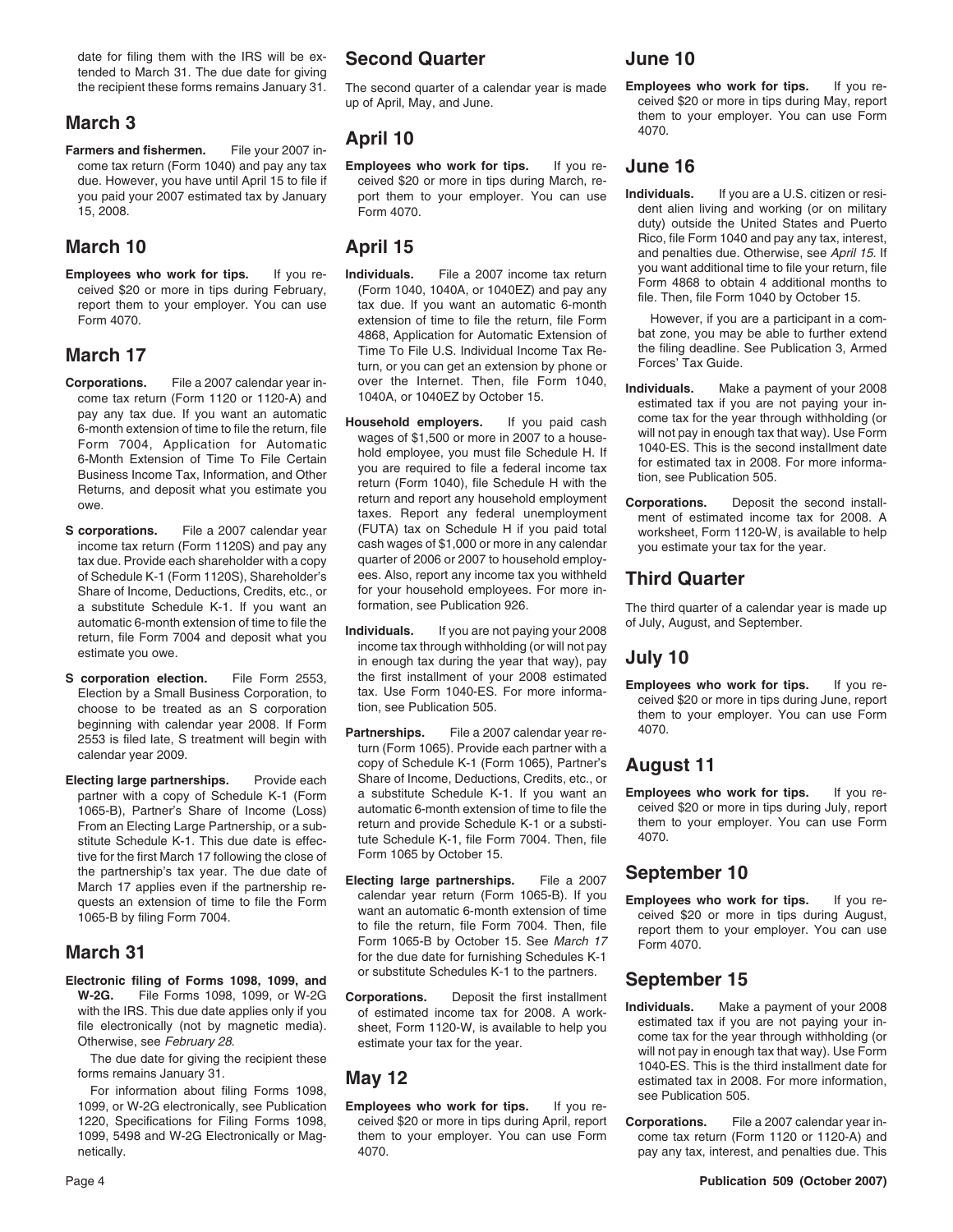due date applies only if you timely requested **Fiscal-Year Taxpayers** • Social security and Medicare taxes (FICA<br>an automatic 6-month extension. Otherwise, an automatic 6-month extension. Otherwise,<br>see March 17 vou use a fiscal vear (rather than the calendar wages and the social security and Medi-

- **S corporations.** File a 2007 calendar year of the dates in this calendar. Use the following income tax return (FUTA) tax you general guidelines to make these changes.<br>
tax due. This due date applies only if you timely re
- **Corporations.** Deposit the third installment sheet, Form 1120-W, is available to help you **Individuals Individuals** and description of the primary employment tax estimate your tax forms you may need.

- 
- **Partnerships.** File a 2007 calendar year re- (Form 1065-B) or a substitute Schedule K-1 by Tax Return. This form is due 1 month after first March 15 following the close of the the calendar year ends. Certain small em-<br>tur you were given an additional 6-month exten partnership's tax year. ployers use it instead of Form 941 to report<br>sion. Provide each partner with a copy of social security and Medicare taxes and<br>Schedule K-1 (Form 1065) or a
- calendar year return (Form 1065-B). This due These forms are due on the 15th day of the 3rd port income tax withheld on all nonpayroll<br>date applies only if you were given an addi-<br>tional 6-month extension. See *March 17* f

**Employees who work for tips.** If you re-<br>
ceived \$20 or more in tips during October **Form 2553.** This form is used to choose S

report them to your employer. You can use Form 4070. **Tax Calendar Extended due dates.** If you deposit in full and

**Corporations.** Deposit the fourth install-<br>ment of estimated income tax for 2008. A . Income tax you withhold from your em-<br>deposit rule, use Table 2 near the end ment of estimated income tax for 2008. A • Income tax you withhold from your worksheet, Form 1120-W, is available to help ployees' wages or from nonpayroll you estimate your tax for the year. <br>amounts you pay out. The states. However if you accumulate \$100,000 or

see March 17. See March 17. If you use a fiscal year (rather than the calendar wages and the social security and Medi-<br>vear) as your tax year, you should change some care taxes you must pay as an employer. year) as your tax year, you should change some

sion. Otherwise, see March 17. Provide each those of each calendar quarter, de- and for making deposits of these three taxes<br>shareholder with a copy of Schedule K-1 pending on when the fiscal vear begins. Also throughout t **TIP** shareholder with a copy of Schedule K-1 pending on when the fiscal year begins. Also throughout the year. Use this calendar with Pub-<br>(Form 1120S) or a substitute Schedule K-1. see Saturday, Sunday, or legal holiday on pag (Form 1120s) see Saturday, Sunday, or legal holiday on page lication issee Saturday, or legal holiday on page 2. rules.

**Fourth Quarter Form 1040.** This form is due on the 15th day 1. Form 940, Employer's Annual Federal Un-<br>of the 4th month after the end of your tax year. employment (FUTA) Tax Return. This form

The fourth quarter of a calendar year is made up **Estimated tax payments (Form 1040-ES).** is due 1 month after the calendar year ends. Use it to report the FUTA tax on of October, November, and December. Payments are due o

the 4th month after the end of the partnership's 3. Form 943, Employer's Annual Federal Tax<br>tax year. Provide each partner with a copy of Return for Agricultural Employees. This<br>Schedule K-1 (Form 1065) or a substitute for

1040EZ and pay any tax, interest, and penal-<br>after the end of the partnership's tax year. Pro-<br>morkers. after the end of the partnership's tax year. Provide each partner with a copy of Schedule K-1 4. Form 944, Employer's ANNUAL Federal<br>(Form 1065-B) or a substitute Schedule K-1 by Tax Return. This form is due 1 month after turn (Form 1065). This due date applies only if the first March 15 following the close of the the calendar year ends. Certain small em-<br>vou were given an additional 6-month exten. partnership's tax year.

**Electing large partnerships.** File a 2007 **Form 1120 and Form 1120S (or Form 7004).** after the calendar year ends. Use it to re-<br>calendar year return (Form 1065-B). This due These forms are due on the 15th day of the 3rd

**b. Withholding on pensions, annuities,**<br>**November 10** on the 15th day of the 4th, 6th, 9th, and 12th IRAs, and gambling winnings.<br>months of the corporation's tax year. **Changes** are expendent of Indian anning profits to

ceived \$20 or more in tips during October, **Form 2553.** This form is used to choose S report them to your employer. You can use corporation treatment. It is due by the 15th day<br>of the 3rd month of the first tax year to which the **Fiscal-year taxpayers.** The dates in this cal-<br>choice will apply or at any tim

- 
- 

of estimated income tax for 2008. A work- **Forms you may need.** The following is a list

- 
- 15th day of the 1st month after your tax year 2. Form 941, Employer's QUARTERLY Fed-<br>ends. ends. eral Tax Return. This form is due 1 month<br>after the calendar quarter ends. Use it to Employees who work for tips. If you re-<br>
ceived \$20 or more in tips during September,<br>
report them to your employer. You can use<br>
Form 1065. This form is due on the 15th day of the sales decurity and Medicare taxes<br>
Form 4
- **Individuals.** If you have an automatic Schedule K-1 (Form 1065) or a substitute form is due 1 month after the calendar<br>6-month extension to file your income tax re-<br>8-month extension to file your income tax re-<br>and Medica o-montriextension to life your income tax re-<br>turn for 2007, file Form 1040, 1040A, or **Form 1065-B (electing large partnerships).** and Medicare taxes and withheld income<br>1040EZ and pay any tax. interest, and penal-<br>This f
	-
	- eral Income Tax. This form is due 1 month
		-
		-
		- c. Payments of Indian gaming profits to

**December 10** ceding tax year. Calendar year as your tax year. The only excep-<br>tion is the date for filing Forms 5500 and **Employees who work for tips.** If you re-<br>
ceived \$20 or more in tips during November, **Employer's**<br>
react them to your employer Vou ser use. **Employer's** after the plan year ends. See *July 31*, later.

on time the tax you are required to report on **December 15** interest to employers various due dates of Form 940, 941, 943, 944, or 945, you have an interest to employers. Principally, it covers the additional 10 days to file that form.

> of this publication for your deposit due **!**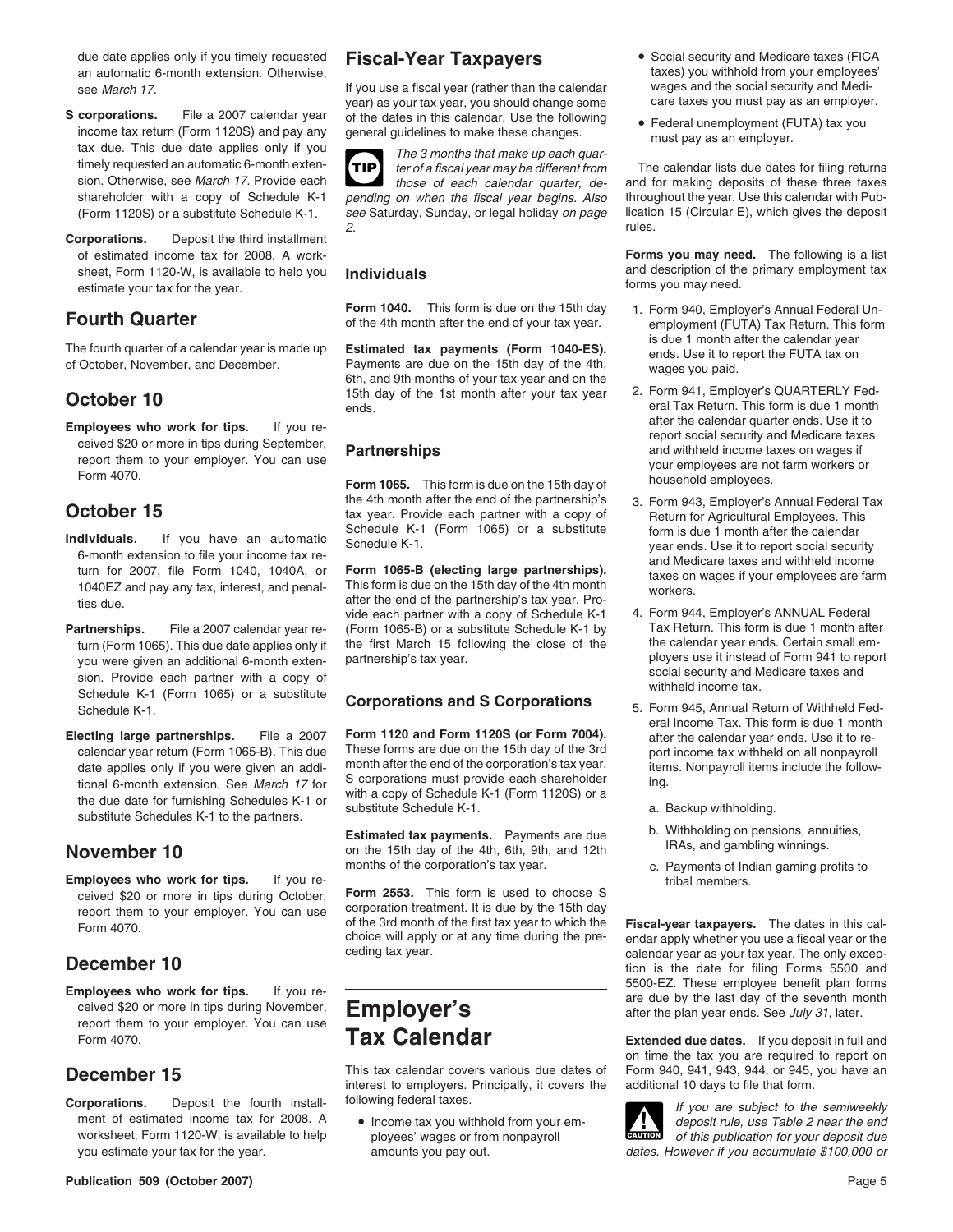more of taxes on any day during a deposit pe-<br>
riod, you must deposit the tax by the next bank- any undeposited tax under the accuracy of<br>
ing day instead of the date shown in Table 2. deposit rules. If your tax liability

Earned income credit. Stop advance pay-<br>
ments of the earned income credit for any<br>
eposit it. However, if you deposited the tax<br>
employee who did not give you a new Form<br>
W-5 (or Formulario W-5(SP), its Spanish ver-<br>
W-5

- 
- posit rule applies, deposit the tax for pay-

- 
- 
- bling winnings, and payments of Indian The due date for giving the recipient these gaming profits to tribal members. Deposit or **February 15** forms remains January 31.<br>pay any undeposited tax under the accuracy pay any undeposited tax under the accuracy<br>of deposit rules. If your tax liability is less than<br>\$2,500, you can pay it in full with a timely filed **come tax.** If the monthly deposit rule ap-<br>return. If you deposited the ta
- Social security, Medicare, and withheld in-<br>
come tax. File Form 941 for the fourth these<br>
cularter of 2007 Deposit or pay any unde-<br>
For information about filing Forms W-2G quarter of 2007. Deposit or pay any unde-<br>
posited tax under the accuracy of deposit **February 16** electronically, see Publication 1220, Specifiposited tax under the accuracy of deposit **February 16** electronically, see Publication 1220, Specifi-<br>rules If your tax liability is \$2,500, you can pay
- 

**fourth quarter First Quarter and Courth quarter**, deposit any undeposited tax or pay it in full with a timely filed return.

- The first quarter of a calendar year is made up of<br>
January, February, and March.<br> **During January**<br> **During January**<br> **During January**<br> **Curing Samuary**<br> **Curing Samuary**<br> **Curing Samuary**<br> **Curing Samuary**<br> **Curing Samua**
- for 2007. If your undeposited tax is \$500 or **January 1** less, you can either pay it with your return or If you file Forms W-2 electronically, your deposit it. If it is more than \$500, you must due date for filing them with the SSA will be

- 
- December 2007.<br> **Social security, Medicare, and withheld in-** If you file Forms 8027 electronically (not by<br> **Come tax.** File Form 941 for the fourth magnetic medial, your due date for filing them **Nonpayroll withholding.** If the monthly de-<br>**come tax.** File Form 941 for the fourth magnetic media), your due date for filing them<br>nosit rule annies denosit the tax for nay. quarter of 2007. This due date applies only if ments in December 2007.<br>
you deposited the tax for the quarter in full and<br>
on time.
- **January 31 Certain small employers.** File Form 944 to<br>
report social security and Medicare taxes and<br>
All employers. Give your employees their withheld income tax for 2007. This due date come tax. If the monthly deposit
- copies of Form W-2 for 2007. If an employee applies only if you deposited the tax for the agreed to receive Form W-2 electronically, wear in full and on time.<br>
And on time the positive of the positive of the positive of th
- **Nonpayroll taxes.** File Form 945 to report **Federal unemployment tax.** File Form 940 **Electronic filing of Forms W-2.** File copies income tax withheld for 2007 on all nonpayroll for 2007. This due date applies only if you

- 
- **Nonpayroll withholding.** If the monthly deposit rule applies, deposit the tax for pay-<br>posit rule applies, deposit the tax for pay-

Trules. If your tax liability is \$2,500, you can pay<br>it in full with a timely filed return. If you deposited the tax for the quarter in full and on time,<br>you have until February 11 to file the return.<br>you have until Februa **Certain small employers.** File Form 944 to W-4(SP), its Spanish version) to continue the only if you electronically file (not by magnetic report social security and Medicare taxes and exemption this year. The media). Otherwise, see February 29.

deposit rules. If your tax liability is \$2,500 or **Payers of gambling winnings.** File Form more for 2007 but less than \$2.500 for the 1096, Annual Summary and Transmittal of more for 2007 but less than \$2,500 for the 1096, Annual Summary and Transmittal of fourth quarter, deposit any undeposited tax or U.S. Information Returns, along with Copy A of all the Forms W-2G you issued for 2007.

the posting by January 31. **Federal unemployment tax.** File Form 940 Copy A of all the Forms W-2 you issued for<br>for 2007. If your undeposited tax is \$500 or 2007.

sion) for 2008. **ployers.** File Form 8027, Employer's An- **February 11** nual Information Return of Tip Income and **January 15**<br>
Social security, Medicare, and withheld in-<br>
Social security, Medicare, and withheld in-<br>
Social security, Medicare, and withheld in-<br>
social security, Medicare, and withheld in-<br>
tiems. This due date applies

### March 17

- 
- 

return. If you deposited the tax for the year in plies, deposit the tax for payments in January.<br>
full and on time, you have until February 11 to **information** the the return. This due date applies only if you electronical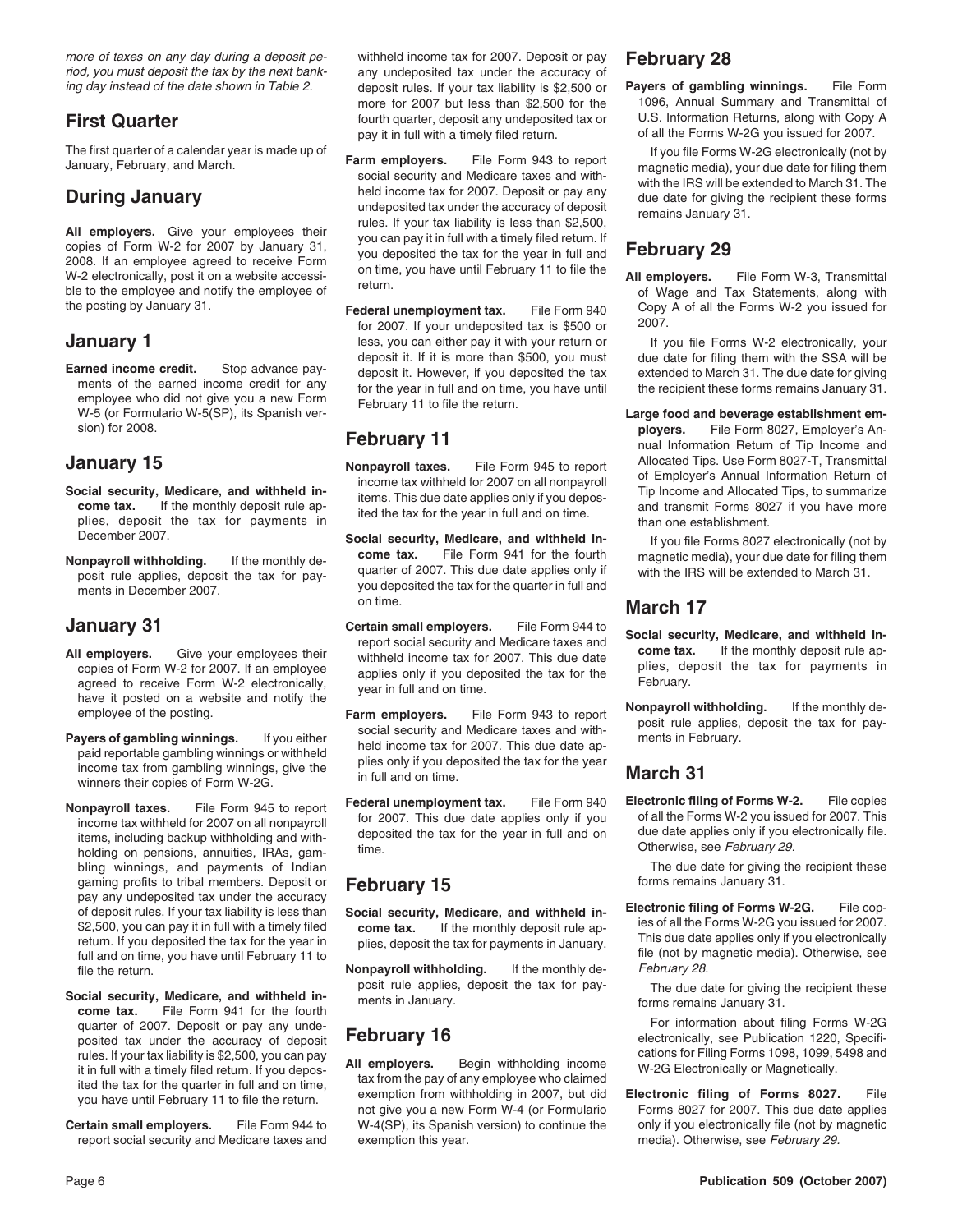**Second Quarter Third Quarter October 15**

### April 15 September.

- 
- posit rule applies, deposit the tax for pay-<br>ments in March.
- hold employee, you must file Schedule H. If<br>you are required to file a federal income tax<br>return (Form 1040), file Schedule H with the<br>return and report any household employment<br>taxes. Report any federal unemployment<br>(FUTA for your household employees. For more in-<br>formation, see Publication 926. **Cortain amall amployers** Repeated Publication 2016.

- **Social security, Medicare, and withheld in-<br>
<b>come tax.** File Form 941 for the first quar**come tax.** File Form 941 for the first quar-<br> **Figure 1 Come tax.** Deposit the **During November**<br> **Figure 1 come than \$500.**
- **Federal unemployment tax.** Deposit the the last day of the seventh month after the tax owed through March if more than \$500 plan year ends.

- 
- posit rule applies, deposit the tax for pay-<br>ments in April.<br>ments in July. ments in April. **November 17 november 17 november 17**

- 
- posit rule applies, deposit the tax for pay-<br>ments in May, ments in August. ments in May. **December 15** ments in August. **December 15**

up of April, May, and June. **come tax.** of July, August, and September. **come tax. come tax.** 

- 
- **Nonpayroll withholding.** If the monthly de- **Nonpayroll withholding.** If the monthly de- **October 31**

- (FUTA) tax on Schedule H if you paid total<br>cash wages of \$1,000 or more in any calendar<br>quarter of 2006 or 2007 to household employ-<br>quarter of 2006 or 2007 to household employ-<br>on time, you have until August 11 to file th ees. Also, report any income tax you withheld on time, you have until August 11 to file the more for 2008 but less than \$2,500 for the
- formation, see Publication 926. **Certain small employers.** Deposit any un-<br>**April 30 Certain small employers.** Deposited the deposited tax if your tax liability is \$2,500 or the tax owed through September if more than m second quarter.
	-
	-

**Social security, Medicare, and withheld in-**<br> **Social security, Medicare, and withheld in-**<br> **Social security, Medicare, and withheld in-**<br> **Come tax.** File Form 941 for the second<br>
ter of 2008. This due date applies onl

- 
- **Nonpayroll withholding.** If the monthly de-<br>no time. **Nonpayroll withholding.** If the monthly de-<br>nosit rule applies, deposit the tax for pay-

- **Social security, Medicare, and withheld in-** Social security, Medicare, and withheld in- plies, deposit the tax for payments in October.<br> **Social security, Medicare, and withheld in- Social security, Medicare, and withh**
- **Nonpayroll withholding.** If the monthly de-<br>posit rule applies, deposit the tax for pay-<br>posit rule applies, deposit the tax for pay-

of October, November, and December. November.

- The second quarter of a calendar year is made The third quarter of a calendar year is made up **Social security, Medicare, and withheld in**plies, deposit the tax for payments in
- Social security, Medicare, and withheld in-<br>
social security, Medicare, and withheld in-<br>
posit rule applies, deposit the tax for payments in March.<br>
plies, deposit the tax for payments in March.<br>
plies, deposit the tax fo

- ments in June.<br>**Social security, Medicare, and withheld in-**<br>**Social security, Medicare, and withheld in-**<br>**Social security, Medicare, and withheld in-**File Form 941 for the third **Household employers.** If you paid cash **July 31** quarter of 2008. Deposit or pay any unde-<br>mages of \$1,500 or more in 2007 to a house-<br>hold employee, you must file Schedule H. If **Contract accuracy of deposited tax under** 
	-
	-

- the star under the accuracy of deposit rules. If your aintain an employee tax withholding. Ask employees<br>tax liability is less than \$2,500, you can pay it<br>in full with a timely filed return. If you deposited the data pensi
- plan year ends. **Earned income credit.** Ask each eligible tax owed through March if more than \$500. employee who wants to receive advance pay-**May 12 August 11 August 11 August 11** year 2009 to fill out a Form W-5 or Formulario **August 11** year 2009 to fill out a Form W-5 or Formulario

# **August 15 November 10 May 15**

**Social security, Medicare, and withheld in-**<br>**Social security, Medicare, and withheld in-**<br>**come tax.** If the monthly deposit rule ap-<br>**Come tax.** If the monthly deposit rule ap-<br>a come tax. The Form 941 for the third come tax. If the monthly deposit fulle applies, deposit the tax for payments in April.<br>plies, deposit the tax for payments in April. plies, deposit the tax for payments in July.<br>and deposited the tax for the quarter in ful

- **Social security, Medicare, and withheld in- September 15 come tax.** If the monthly deposit rule ap-<br> **September 15 come tax.** If the monthly deposit rule ap
	- come tax. If the monthly deposit rule applies, deposit the tax for payments in May.<br>
	plies, deposit the tax for payments in May. plies, deposit the tax for payments in August.<br> **Compayrell unitable line** is in October.

**Fourth Quarter Social security, Medicare, and withheld in-**<br> **Social security, Medicare, and withheld in-**<br> **Social security, Medicare, and withheld in-**If the monthly deposit rule ap-The fourth quarter of a calendar year is made up plies, deposit the tax for payments in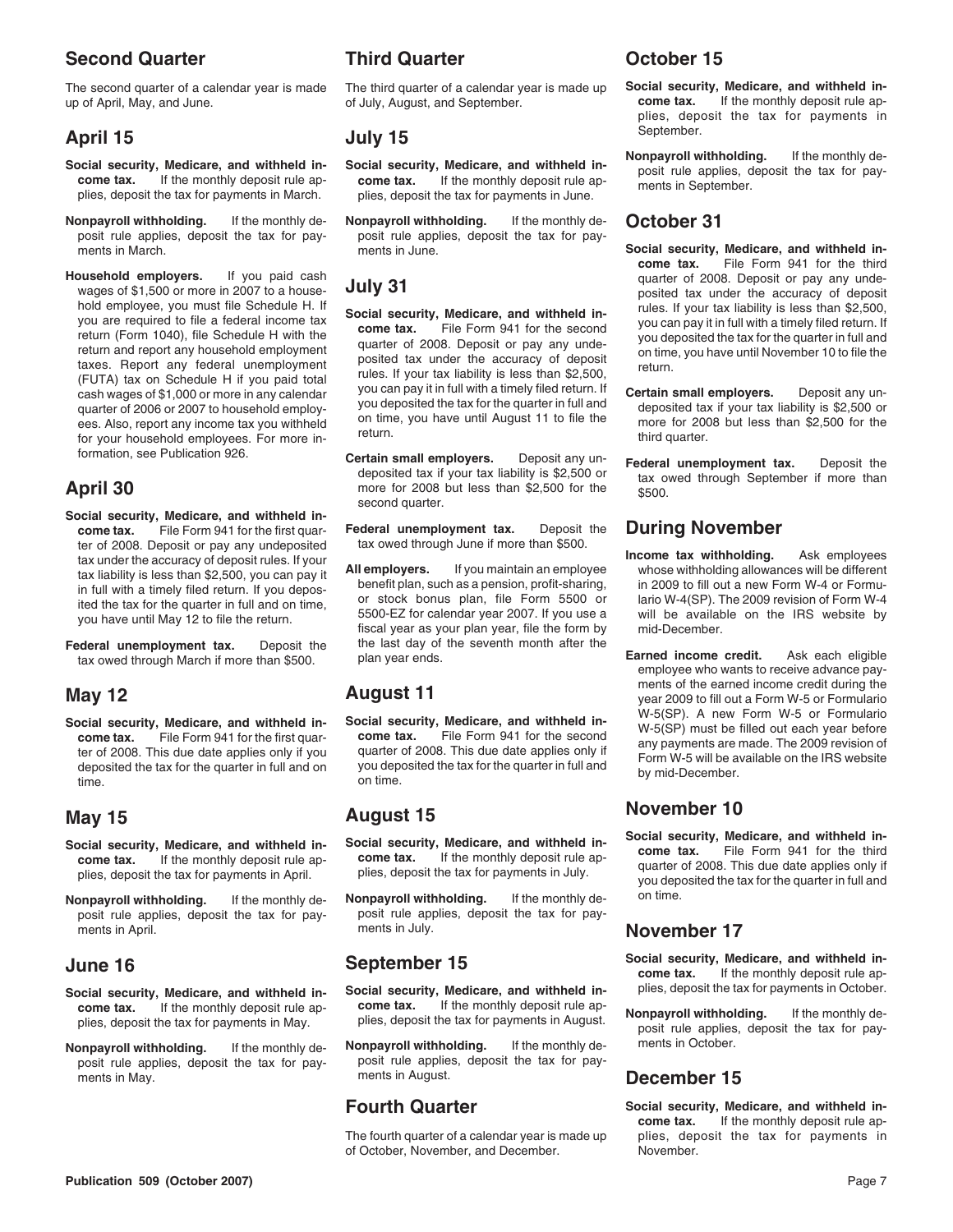returns and making deposits of excise taxes. • Under the special September deposit in Deposit the tax included in amounts billed or<br>Use this calendar with Publication 510. Excise rules, if the due date falls on a Saturday, Use this calendar with Publication 510, Excise rules, if the due date falls on a Saturday, tickets sold during the last 16 days of January.<br>Taxes, Also see the instructions for Forms 11-C, the deposit is due on the precedi Taxes. Also see the instructions for Forms 11-C, the deposit is due on the preceding Frida<br>T20, 730, and 2290 for more information. Refer-<br>The due date falls on a Sunday, the de-720, 730, and 2290 for more information. Refer-<br>ences to Form 2290 also apply to Formulario posit is due on the following Monday. ences to Form 2290 also apply to Formulario posit is due on the following Monday. **February 29**<br>ences to Form 2290 also apply to Formulario posit is due on the following Monday. 2290(SP) and Formulaire 2290(FR), its Spanish The excise tax calendar has been adjusted for **Wagering tax.** File Form 730 and pay the and French versions. all these provisions. tax on wagers accepted during January.

**Forms you may need.** The following is a list **Regular method taxes.** These are taxes, **Heavy highway vehicle use tax.** File Form and description of the excise tax forms you may other than alternative method taxes used for

- 1. Form 11-C, Occupational Tax and Regis-<br>tration Return for Wagering. Use this form quired.<br>to register any wagering activity and to pay  $\frac{1}{2}$ ,  $\frac{1}{2}$ ,  $\frac{1}{2}$ ,  $\frac{1}{2}$ ,  $\frac{1}{2}$ ,  $\frac{1}{2}$ ,  $\frac{1}{2}$ ,  $\frac{1}{$ an occupational tax on wagering. File **First Quarter** Form 11-C if you are in the business of **March 12** wagering pool or lottery, or are an agent of January, February, and March.<br>
someone who accepts wagers. You must<br>
file the form before you begin accepting<br>
wagers. After that, file the form by July 1 of tickets sold during
- 2. Form 720, Quarterly Federal Excise Tax taxes under the alternative method.<br>
Return. File this form by the last day of the Deposit the tax included in amounts billed or **March 14**<br>
month following the calendar quarter.
	- taxes, including the following.<br>a. Communications and air transportation<br>**Regular method taxes.** Deposit the tax for<br>**Regular method taxes.** Deposit the tax for
	-
	-
	-
	-
- 3. Form 730, Monthly Tax Return for Wagers.<br>
Use this form to pay an excise tax on wa-<br>
gers you accept. File this form for each ber 2007.<br>
gers you accept. File this form for each ber 2007.<br>
gers you accept. File this fo month by the last day of the following month. Also, see Form 11-C, earlier.<br>
Form 2290, Heavy Highway Vehicle Use **Regular method taxes.** Deposit the tax for
- 4. Form 2290, Heavy Highway Vehicle Use eral use tax on heavy highway vehicles registered in your name. File this form by<br>the last day of the month following the<br>month of the vehicle's first taxable use in<br>the tax period. The tax period begins on **Form 720 taxes**. File Form 720 for the 2290 and pay t must pay the full year's tax on all vehicles **Wagering tax.** File Form 730 and pay the **Second Quarter** you have in use during the month of July.<br>You must also pay a partial-year tax on  $2007$ .<br>taxable vehicles that you put into use in a same appoon of April, May, and June.<br>month after July. For more information. **Heavy high** month after July. For more information,

Adjustments for Saturday, Sunday, or legal **holidays.** Generally, if a due date falls on a Deposit the tax included in amounts billed or Saturday, Sunday, or legal holiday, the due date tickets sold during the first 15 days of January.

**Nonpayroll withholding.** If the monthly de- is delayed until the next day that is not a Satur- **February 14** posit rule applies, deposit the tax for pay- day, Sunday, or legal holiday. For excise taxes, ments in November. **there are two exceptions to this rule. Regular method taxes.** Deposit the tax for

- the last 16 days of January. For deposits of regular method taxes, if the due date is a Saturday, Sunday, or **Excise Tax Calendar Excise Tax Calendar Excise Tax** Calendar at *Excise Ately preceding day that is not a Saturday*,
	-

and description of the excise tax forms you may<br>need. communication and air transportation taxes, re- January.<br>1 Form 11-C. Occupational Tax and Begis- ported on Form 720 for which deposits are re-

accepting wagers, including conducting a<br>wagering pool or lottery, or are an agent of January, February, and March.

**Regular method taxes.** 

- 
- 
- see the Instructions for Form 2290. 2290 and pay the tax for vehicles first used in **April 10** December 2007.

**Communications and air transportation<br>taxes under the alternative method.** 

Sunday, or legal holiday. **Communications and air transportation** This tax calendar gives the due dates for filing taxes and taxes under the alternative method.<br>
The mass and making deposits of excise taxes. • Under the special September deposit

- 
- 
- 

the last 16 days of December 2007. **Communications and air transportation**<br> **c** Betail tax **taxes** under the alternative method.<br> **C** Betail tax included in amounts billed or c. Retail tax.<br>
d. Ship passenger tax.<br>
d. Ship passenger tax.<br> **Communications and air transportation** ary.<br> **Communications and air transportation** ary.<br>
taxes under the alternative method.

- Tax Return. Use this form to pay the fed-<br>eral use tax on heavy highway vehicles the first 15 days of January.<br>eral use tax on wagers accepted during February.
	-

**Fiscal-year taxpayers.** The dates in this cal-<br> **Fiscal-year taxpayers.** The dates in this cal-<br> **Figure 12 Figure 12 Figure 12 Example 12 Figure 12 Figure 12 Figure 12 Figure 12 Figure 12 Figure 12 Fi** taxes under the alternative method.<br>Calendar year as your tax year.<br>Communications and air transportation tickets sold during the first 15 days of March.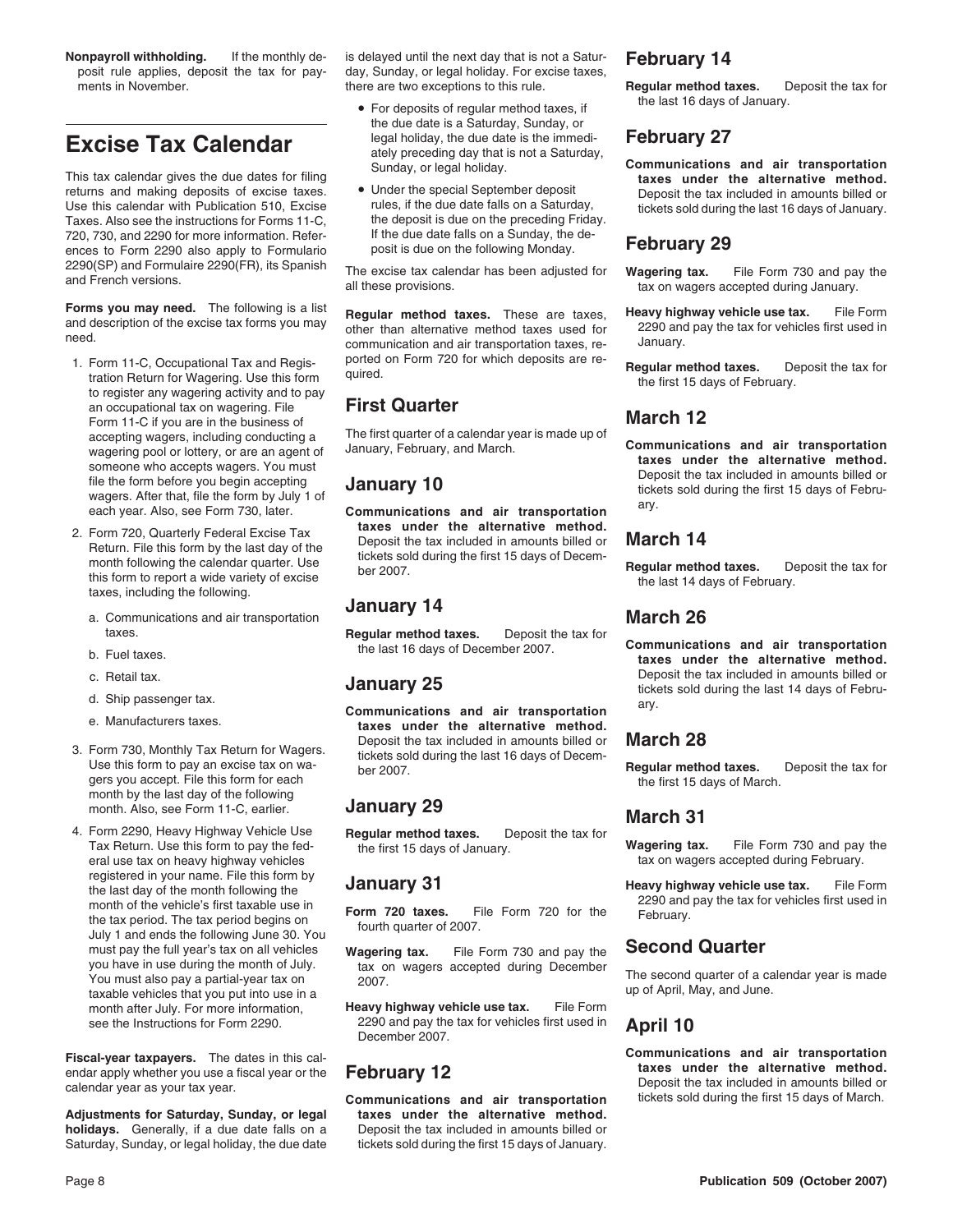**Communications and air transportation June 27 August 14 taxes under the alternative method.**

- **Form 720 taxes.** File Form 720 for the first May.<br> **Floor stocks tax for ozone-depleting chemi-**<br> **Floor stocks tax for ozone-depleting chemi-**<br> **Cals (IRS No. 20).** Deposit the tax for Jan-<br> **Proposit the tax for Jan-** R
- **Wagering tax.** File Form 730 and pay the **cals (IRS No. 20).** Deposit the tax for Jan- **Regular method taxes.** Deposit the tax for<br>tax on wagers accepted during March. uary 1, 2008.
- **Heavy highway vehicle use tax.** File Form **Third Quarter September 2**<br>2290 and pay the tax for vehicles first used in<br>March. March. **Institute are the sect of a calendar year** is made up **Heavy highway vehicle use tax.**

**Communications and air transportation**<br>taxes under the alternative method. Occupational excise taxes. File Form tax on wagers accepted during July.<br>Deposit the tax included in amounts billed or 11-C to register and pay th Deposit the tax included in amounts billed or  $11-C$  to register and pay the annual tickets sold during the first 15 days of April.  $\qquad$  are in the business of taking wagers.

**Communications and air transportation <b>July 14 Regular method taxes.** Deposit the tax for **the tax included in amounts billed or Regular method taxes.** Deposit the last 16 days of August. Deposit the tax included in a Deposit the tax included in amounts billed or **Regular method taxes.** tickets sold during the last 15 days of June. tickets sold during the last 15 days of April. The last 15 days of June. September 25

- **Wagering tax.** File Form 730 and pay the **July 29 Regular method taxes.** Deposit the tax for the first 15 days of September.<br> **Regular method taxes.** Deposit the tax for **Regular of the first 15 days of September.**
- 

the last 16 days of May. cluded in amounts billed or tickets sold during

**Regular method taxes.** Deposit the tax for **Communications and air transportation Communications and air transportation** the last 16 days of March. **taxes under the alternative method. taxes under the alternative method.**

Deposit the tax included in amounts billed or **Regular method taxes.** Deposit the tax for **Regular method taxes.** Deposit the tax for tickets sold during the last 16 days of March. the first 15 days of June. The last 16 days of July.

- **Regular method taxes.** Deposit the tax for **Wagering tax.** File Form 730 and pay the **Communications and air transportation**
	-
	-

tickets sold during the first 15 days of April. **September 10** are in the business of taking wagers. **September 10** 

Regular method taxes. Deposit the tax for **Communications and air transportation** Deposit the tax included in amounts billed or<br>taxes under the alternative method. tickets sold during the first 15 days of August. Deposit the tax included in amounts billed or **May 28 May 28 tickets sold during the first 15 days of June.** September 12

Deposit the tax included in amounts billed or tickets sold during the last 15 days of June. **September 29 June 2**

- 
- **taxes under the alternative method. Wagering tax.** File Form 730 and pay the **Communications and air transportation**
- 2290 and pay the tax for vehicles first used in **June 13** Sold during the period beginning September 1 June.

### **April 14 June 25 August 12**

Deposit the tax included in amounts billed or Deposit the tax included in amounts billed or tickets sold during the last 16 days of May.<br>tickets sold during the last 16 days of May. April 25 **April 25** tickets sold during the last 16 days of May. tickets sold during the first 15 days of July.

### **April 29 June 30 August 27**

taxes under the alternative method. Deposit the tax included in amounts billed or<br>**April 30 April 30 1999 and pay the tax for vehicles first used in** tickets sold during the last 16 days of July.

- March.<br>March. The third quarter of a calendar year is made up<br>of July, August, and September. 2290 and pay the tax for vehicles first used in 2290 and pay the tax for vehicles first used in
- July. **May 12 July 1 Wagering tax.** File Form 730 and pay the **Communications and air transportation**

**Communications and air transportation May 14 July 10 taxes under the alternative method.**

**Communications and air transportation May 29 July 25 taxes under the alternative method.** Regular method taxes. Deposit the tax for Communications and air transportation Deposit the tax included in amounts billed or<br>the first 15 days of May. the first 15 days of May.

- 
- **Example 16 All September**<br> **Regular method taxes.** Deposit the tax for<br>
2290 and pay the tax for vehicles first used in<br>
April.<br>
April.<br> **July 31**<br>
April Bernamic September 16 and ending September 16 and ending September EFTPS, deposit the tax for the period begin- **June 11 Form 720 taxes.** File Form 720 for the sec- ning September 16 and ending September ond quarter of 2008. 26. **Communications and air transportation**
- taxes under the alternative method (spetickets sold during the first 15 days of May.<br>**Heavy highway vehicle use tax.** File Form **cial September deposit rule).** Deposit **Heavy highway vehicle use tax.** File Form **changes** the tax included in amounts billed or ti and ending September 10. If required to make **Regular method taxes.** Deposit the tax for deposits using EFTPS, deposit the tax in-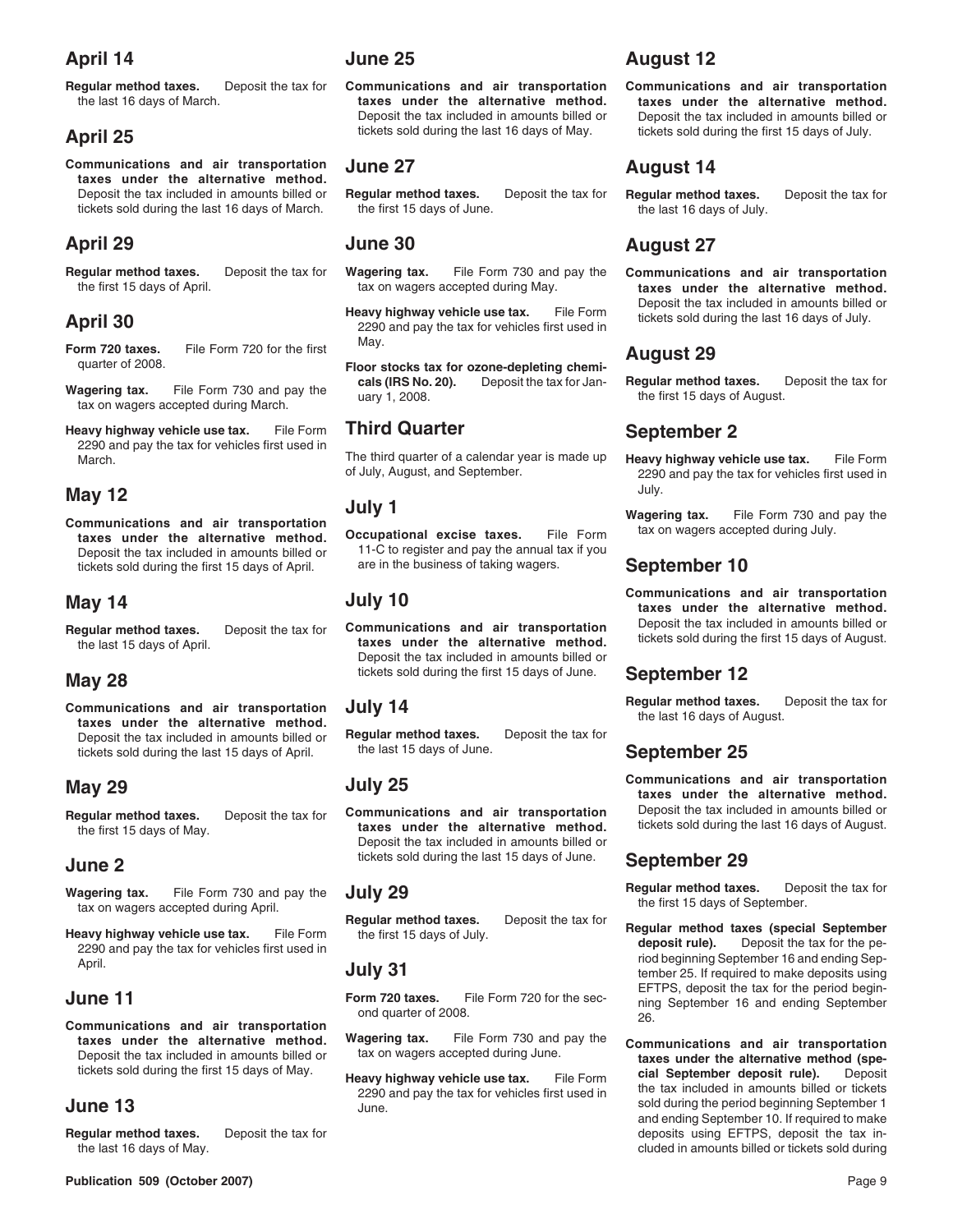the period beginning on September 1 and **October 31 Heavy highway vehicle use tax.** File Form<br>ending September 11. 2290 and pay the tax for vehicles first used in

### September 30 **September 30 September 30**

Wagering tax. File Form 730 and pay the wagering tax. The Form 750 and pay the **constructions of the september.**<br>tax on wagers accepted during September. **Communications and air transportation** 

# **Fourth Quarter November 13 December 12**

Communications and air transportation<br>
taxes under the alternative method (spe-<br>
cial September deposit rule). Deposit Regular method taxes. Deposit the tax for<br>
the tax included in amounts billed or tickets<br>
sold during t its using EFTPS) and ending September 15.

Regular method taxes (special September **deposit rule).** Deposit the tax for the last 5 days (4 days if required to make deposits **November 28 December 31** using EFTPS) of September.

**Communications and air transportation December 1** 2290 and pay the tax for vehicles first used in taxes under the alternative method. **taxes under the alternative method.**<br>Deposit the tax included in amounts billed or **Wagering tax.** File Form 730 and pay the Deposit the tax included in amounts billed or **Wagering tax.** File Form 730 and pay tickets sold during the last 15 days of Septem- tax on wagers accepted during October. tickets sold during the last 15 days of September.

### **October 29**

**Regular method taxes.** Deposit the tax for the first 15 days in October.

Form 720 taxes. File Form 720 for the third October.

- **Wagering tax.** File Form 730 and pay the **December 10**
- 

The fourth quarter of a calendar year is made up<br>of October, November, and December.<br>Deposit the tax included in amounts billed or the last 15 days of November. tickets sold during the first 15 days of October. **October 10 December 26**

**Communications and air transportation December 29 October 14** Begins the taxes under the alternative method.<br>Deposit the tax included in amounts billed or **Regular method taxes.** Deposit the tax for<br>**Regular method taxes** (special September tickets sold during the last 1

**October 27** The first 15 days of November.<br>
the first 15 days of November.<br>
Heavy highway vehicle use tax. File Form

2290 and pay the tax for vehicles first used in

**Heavy highway vehicle use tax.** File Form **taxes under the alternative method.**<br>2290 and pay the tax for vehicles first used in Deposit the tax included in amounts billed or Heavy highway vehicle use tax. File Form 2290 and pay the tax for vehicles first used in<br>2290 and pay the tax for vehicles first used in<br>August.<br>Beptember. ber. but the tax included in amounts billed or<br>ber.

- **Regular method taxes.** Deposit the tax for **Wagering tax.** File Form 730 and pay the
	- **Heavy highway vehicle use tax.**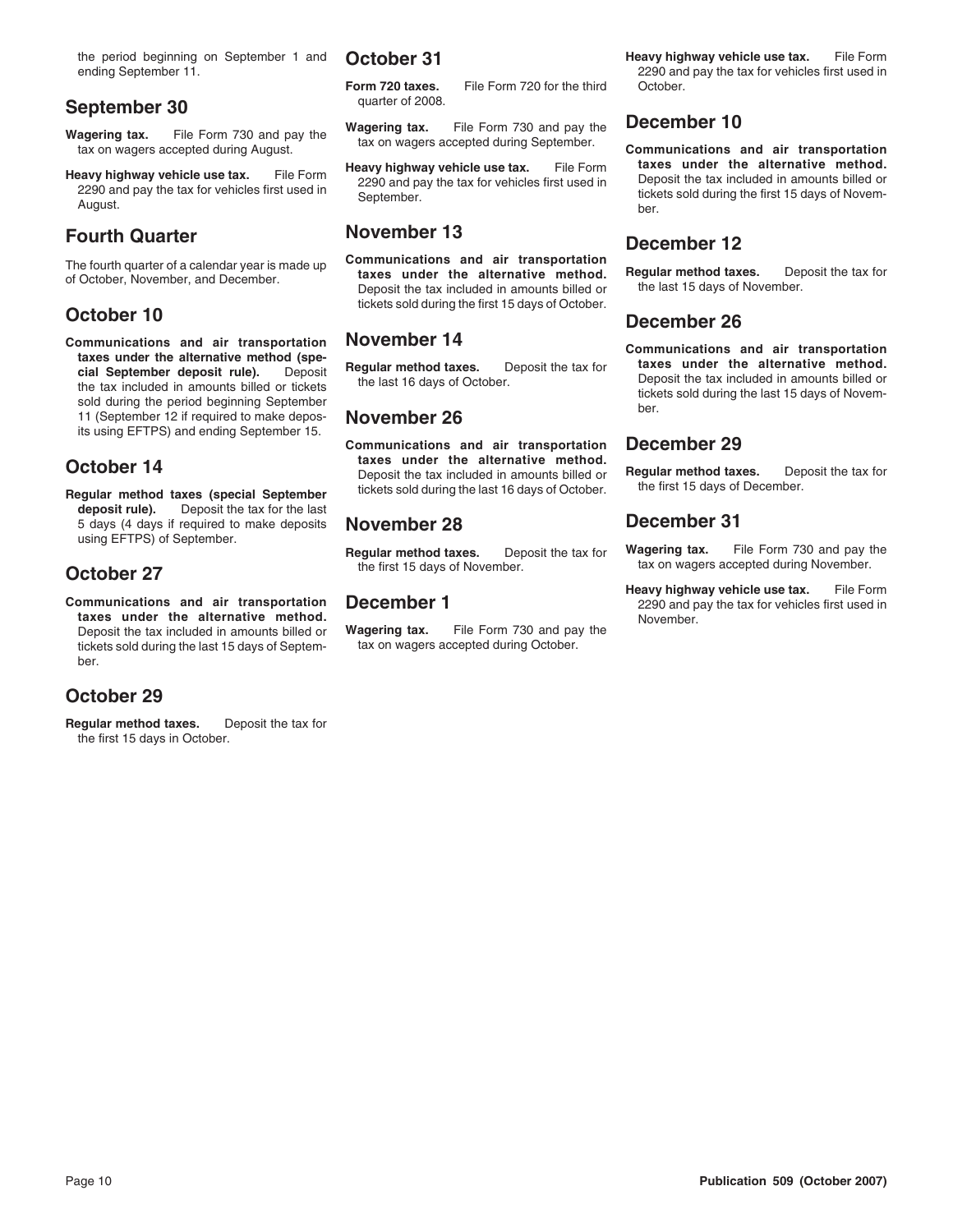| <b>First Quarter:</b> |                 | <b>Second Quarter:</b> |                 | <b>Third Quarter:</b> |                 | <b>Fourth Quarter:</b> |                  |
|-----------------------|-----------------|------------------------|-----------------|-----------------------|-----------------|------------------------|------------------|
| <b>Payroll Date</b>   | <b>Due Date</b> | <b>Payroll Date</b>    | <b>Due Date</b> | <b>Payroll Date</b>   | <b>Due Date</b> | <b>Payroll Date</b>    | <b>Due Date</b>  |
| Jan 1                 | Jan 4           | Apr 1                  | Apr 4           | Jul 1                 | Jul 7           | Oct 1-3                | Oct 8            |
| Jan 2-4               | Jan 9           | Apr 2-4                | Apr 9           | <b>Jul 2-4</b>        | Jul 9           | Oct 4-7                | Oct 10           |
| Jan 5-8               | Jan 11          | Apr 5-8                | Apr 11          | Jul 5-8               | <b>Jul 11</b>   | Oct 8-10               | Oct 16           |
| Jan 9-11              | Jan 16          | Apr 9-11               | Apr 17          | Jul 9-11              | <b>Jul 16</b>   | Oct 11-14              | Oct 17           |
| Jan 12-15             | Jan 18          | Apr 12-15              | Apr 21          | Jul 12-15             | <b>Jul 18</b>   | Oct 15-17              | Oct 22           |
| Jan 16-18             | Jan 24          | Apr 16-18              | Apr 23          | Jul 16-18             | <b>Jul 23</b>   | Oct 18-21              | Oct 24           |
| Jan 19-22             | <b>Jan 25</b>   | Apr 19-22              | Apr 25          | Jul 19-22             | <b>Jul 25</b>   | Oct 22-24              | Oct 29           |
| Jan 23-25             | Jan 30          | Apr 23-25              | Apr 30          | Jul 23-25             | <b>Jul 30</b>   | Oct 25-28              | Oct 31           |
| Jan 26-29             | Feb 1           | Apr 26-29              | May 2           | Jul 26-29             | Aug 1           | Oct 29-31              | Nov <sub>5</sub> |
| Jan 30-Feb 1          | Feb 6           | Apr 30-May 2           | May 7           | <b>Jul 30-Aug 1</b>   | Aug 6           | Nov 1-4                | Nov 7            |
| Feb 2-5               | Feb 8           | May 3-6                | May 9           | Aug 2-5               | Aug 8           | Nov 5-7                | Nov 13           |
| Feb 6-8               | Feb 13          | May 7-9                | May 14          | Aug 6-8               | Aug 13          | Nov 8-11               | Nov 14           |
| Feb 9-12              | Feb 15          | May 10-13              | May 16          | Aug 9-12              | Aug 15          | Nov 12-14              | Nov 19           |
| Feb 13-15             | Feb 21          | May 14-16              | May 21          | Aug 13-15             | Aug 20          | Nov 15-18              | <b>Nov 21</b>    |
| Feb 16-19             | Feb 22          | May 17-20              | May 23          | Aug 16-19             | Aug 22          | Nov 19-21              | <b>Nov 26</b>    |
| Feb 20-22             | Feb 27          | May 21-23              | <b>May 29</b>   | Aug 20-22             | Aug 27          | Nov 22-25              | Dec 1            |
| Feb 23-26             | Feb 29          | May 24-27              | May 30          | Aug 23-26             | Aug 29          | Nov 26-28              | Dec 3            |
| Feb 27-29             | Mar 5           | May 28-30              | Jun 4           | Aug 27-29             | Sep 4           | Nov 29-Dec 2           | Dec 5            |
| Mar 1-4               | Mar 7           | May 31-Jun 3           | Jun 6           | Aug 30-Sep 2          | Sep 5           | Dec 3-5                | Dec 10           |
| Mar 5-7               | Mar 12          | Jun 4-6                | <b>Jun 11</b>   | Sep 3-5               | Sep 10          | Dec 6-9                | Dec 12           |
| Mar 8-11              | Mar 14          | Jun 7-10               | <b>Jun 13</b>   | Sep 6-9               | Sep 12          | Dec 10-12              | Dec 17           |
| Mar 12-14             | Mar 19          | Jun 11-13              | Jun 18          | Sep 10-12             | Sep 17          | Dec 13-16              | Dec 19           |
| Mar 15-18             | Mar 21          | Jun 14-17              | <b>Jun 20</b>   | Sep 13-16             | Sep 19          | Dec 17-19              | Dec 24           |
| Mar 19-21             | <b>Mar 26</b>   | Jun 18-20              | <b>Jun 25</b>   | Sep 17-19             | Sep 24          | Dec 20-23              | Dec 29           |
| Mar 22-25             | <b>Mar 28</b>   | Jun 21-24              | <b>Jun 27</b>   | Sep 20-23             | Sep 26          | Dec 24-26              | Dec 31           |
| Mar 26-28             | Apr 2           | Jun 25-27              | Jul 2           | Sep 24-26             | Oct 1           | Dec 27-30              | Jan 5            |
| Mar 29-31             | Apr 4           | Jun 28-30              | Jul 7           | Sep 27-30             | Oct 3           | Dec 31                 | Jan 7            |

### Table 2. **Due Dates for Deposit of Taxes for 2008 Under the Semiweekly Rule**

NOTE: This calendar reflects all federal holidays. A state legal holiday delays a due date only if the IRS office where you are required to file is located in that state.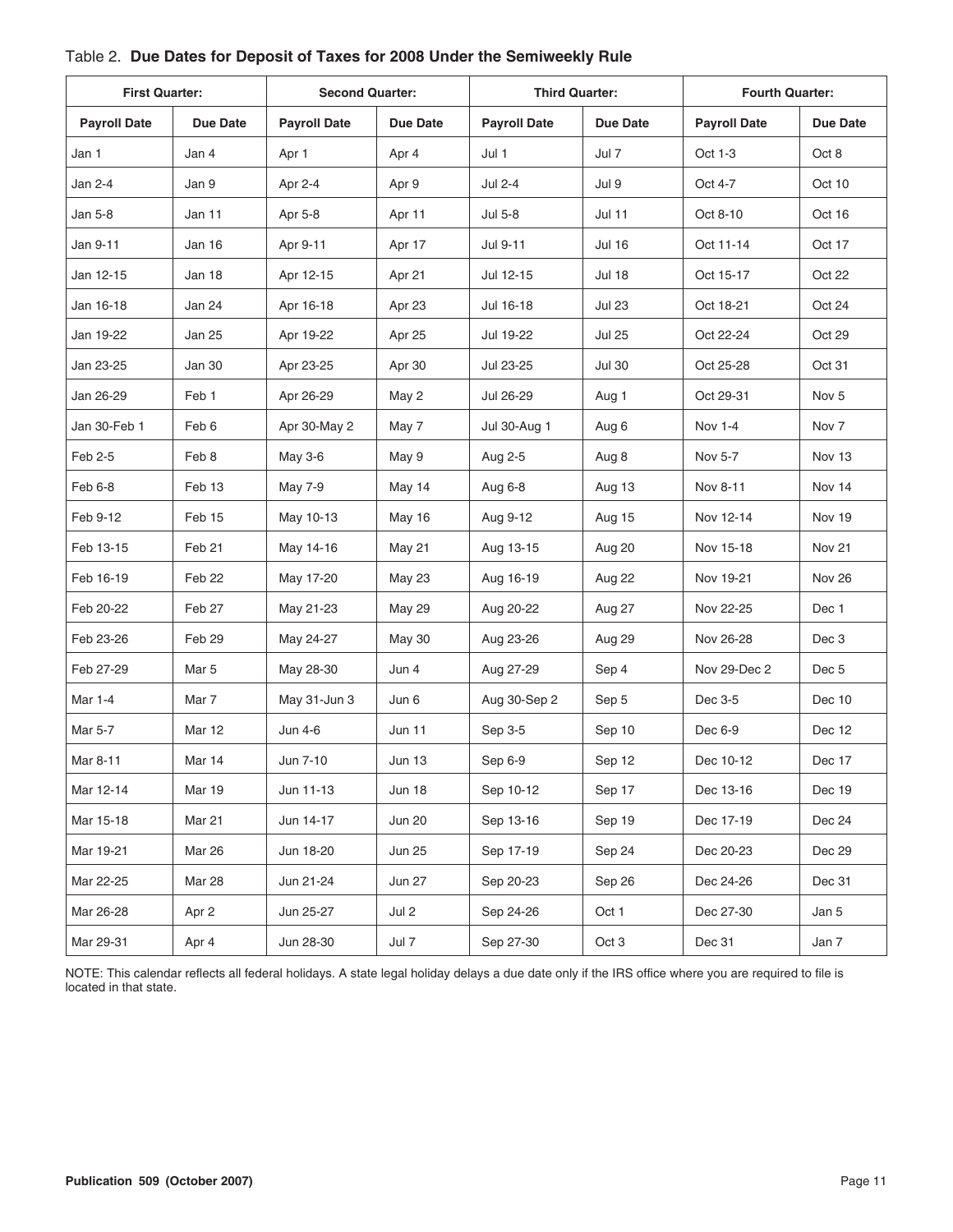order free publications and forms, ask tax ques- some callers to complete a short survey at the tions, and get information from the IRS in sev-

Favily in the method that is best<br>
tax help.<br>
Search publications online by topic or<br>
tax help.<br>
Taxpayer Advocate Service (TAS) is an inde-<br>
Taxpayer Advocate Service (TAS) is an inde-<br>
Paxpayer Advocate Service (TAS) is

Vou can contact the TAS by calling the TAS<br>
toll-free case intake line at 1-877-777-4778 or<br>
TTY/TDD 1-800-829-4059 to see if you are eligi-<br>
ble for assistance. You can also call or write to<br>
your local taxpayer advocate, telephone directory and in Publication 1546, Taxpayer Assistance Center every busi-Taxpayer Advocate Service – Your Voice at the ness day for personal, face-to-face tax<br>IRS. You can file Form 911, Request for Tax-<br>Phone. Many services are available by help. An employee can explain IRS letter IRS. You can file Form 911, Request for Tax-<br>
payer Advocate Service Assistance (And Appli-<br>
phone. The available by the prequest adjustments to your tax account.

TAP listens to taxpayers, identifies taxpayer is-<br>sues and makes suggestions for improving IRS structions. You should receive your order visit your local Taxpayer Assistance sues, and makes suggestions for improving IRS structions. You should receive your order visit your local Taxpayer Assistance<br>services and customer satisfaction. If you have within 10 days. services and customer satisfaction. If you have within 10 days.<br>Suggestions for improvements, contact the TAP, exercise is a serve of the suggestion of the TAP suggestions for improvements, contact the TAP,

Free tax services. To find out what services<br>are available, get Publication 910, IRS Guide to<br>Free Tax Services. It contains a list of free tax<br>publications and describes other free tax infor-<br>mation services, including ta



- 
- Click on *Where's My Refund*. Wait at least of your refund. Ships with the final release.<br>
6 weeks from the date you filed your re-<br>
6 Toy Map: an electronic rece turn (3 weeks if you filed electronically).<br> **Evaluating the quality of our telephone** Tax Map: an electronic research tool and<br>
Have your 2007 tax return available be-<br> **Services.** To ensure IRS representatives give<br>
Have

- 
- 
- 
- 
- 
- 
- 
- 
- 

- Taxpayer Advocacy Panel (TAP). The rent-year forms, instructions, and inertural tax return, or you're more com-<br>IP listens to taxpayers, identifies taxpayer is- publications, and prior-year forms and in- fortable talking w
	-
- **LOW Income Taxpayer Clinics (LITCs).** Solving problems. You can get<br>
LITCs are independent organizations that provide low income taxpayer with representation<br>
in federal ax controversies with the IRS for free the solve an
	-
- assistance programs and a list of TeleTax top-<br>ics. ten to pre-recorded messages covering P.O. Box 8903<br>Accessible versions of IRS published prod- various tax topics. Accessible versions of IRS published prod- various tax
- Accessible versions of IRS published products<br>ucts are available on request in a variety of<br>alternative formats for people with disabilities.<br>Internet. You can access the IRS web-<br>site at www.irs.gov 24 hours a day, 7 tion days a week to: wait at least 6 weeks from the date you **•** Current-year forms, instructions, and pub-• *E-file* your return. Find out about commer-<br>
cial tax preparation and *e-file* services tronically). Have your 2007 tax return<br>
available because you will need to know<br>
your social security number, your filing tions.<br>
y • Check the status of your 2007 refund. status, and the exact whole dollar amount • Bonus: Historical Tax Products DVD -

cause you will need to know your social accurate, courteous, and professional answers, • Tax law frequently asked questions.

security number, your filing status, and the we use several methods to evaluate the quality **How To Get Tax Help** exact whole dollar amount of your refund. of our telephone services. One method is for a second IRS representative to listen in on or You can get help with unresolved tax issues,<br>order free publications and forms, ask tax ques-<br>order free publications and forms, ask tax ques-<br>some callers to complete a short survey at the



- 
- payer Advocate Service Assistance (And Appli-<br>cation for Taxpayer Assistance Order), or ask an and provide the cation of Taxpayer Assistance Order), or ask<br>IRS employee to complete it on your behalf. For a Dream or entergy suggestions for improvements, contact the TAP,<br>
toll free at 1-888-912-1227 or go to<br>
www.improveirs.org.<br>
your tax questions at 1-800-829-1040.<br>
Your tax questions at 1-800-829-1040.<br>
Your desary, but if you prefer, you c





- 
- 
- 
- 
-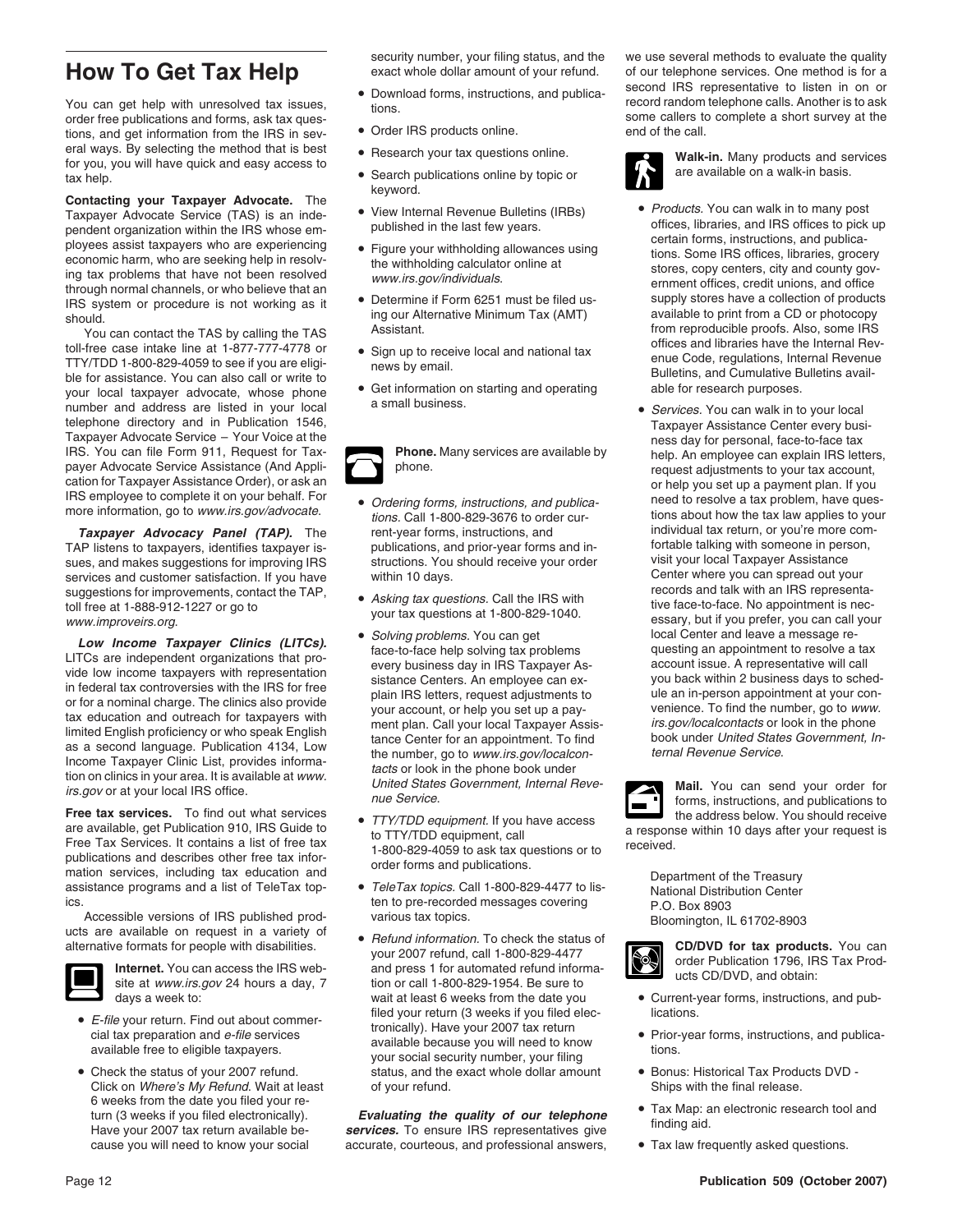- 
- 
- 
- 
- 
- 
- 

1-877-CDFORMS (1-877-233-6767) toll free to finding aid.

• Tax Topics from the IRS telephone re- buy the CD/DVD for \$35 (plus a \$5 handling • Web links to various government agen-

• Fill-in, print, and save features for most tax **CD** for small businesses. Publication forms.<br> **CD** for small Business Resource<br>
2017, The Small Business Resource • Internal Revenue Bulletins. • Guide CD for 2007, is a must for every small business owner or any taxpayer about to  $\bullet$  A site map of the CD to help you navigate<br>• Toll-free and email technical support. start a business. This year's CD includes: the pages of the CD with ease.

- The CD which is released twice during the Helpful information, such as how to pre- An interactive "Teens in Biz" module that
	-
	-
	-
- sponse system. **fee**). Price is subject to change. **cies**, business associations, and IRS orga-<br>Fill in print, and sour facture for meat to:
	- "Rate the Product" survey—your opportunity to suggest changes for future editions.
	-
- year.<br>
 The first release will ship the beginning<br>
of January 2008.<br>
 The final release will ship the beginning<br>
 The final release will ship the beginning<br>
 The final release will ship the beginning<br>
 The final relea

of March 2008. and publications needed to successfully<br>
Purchase the CD/DVD from National Techni-<br>
Purchase the CD/DVD from National Techni-<br>
each year in early April. You can get a free copy<br>
cal Information Service (NTIS